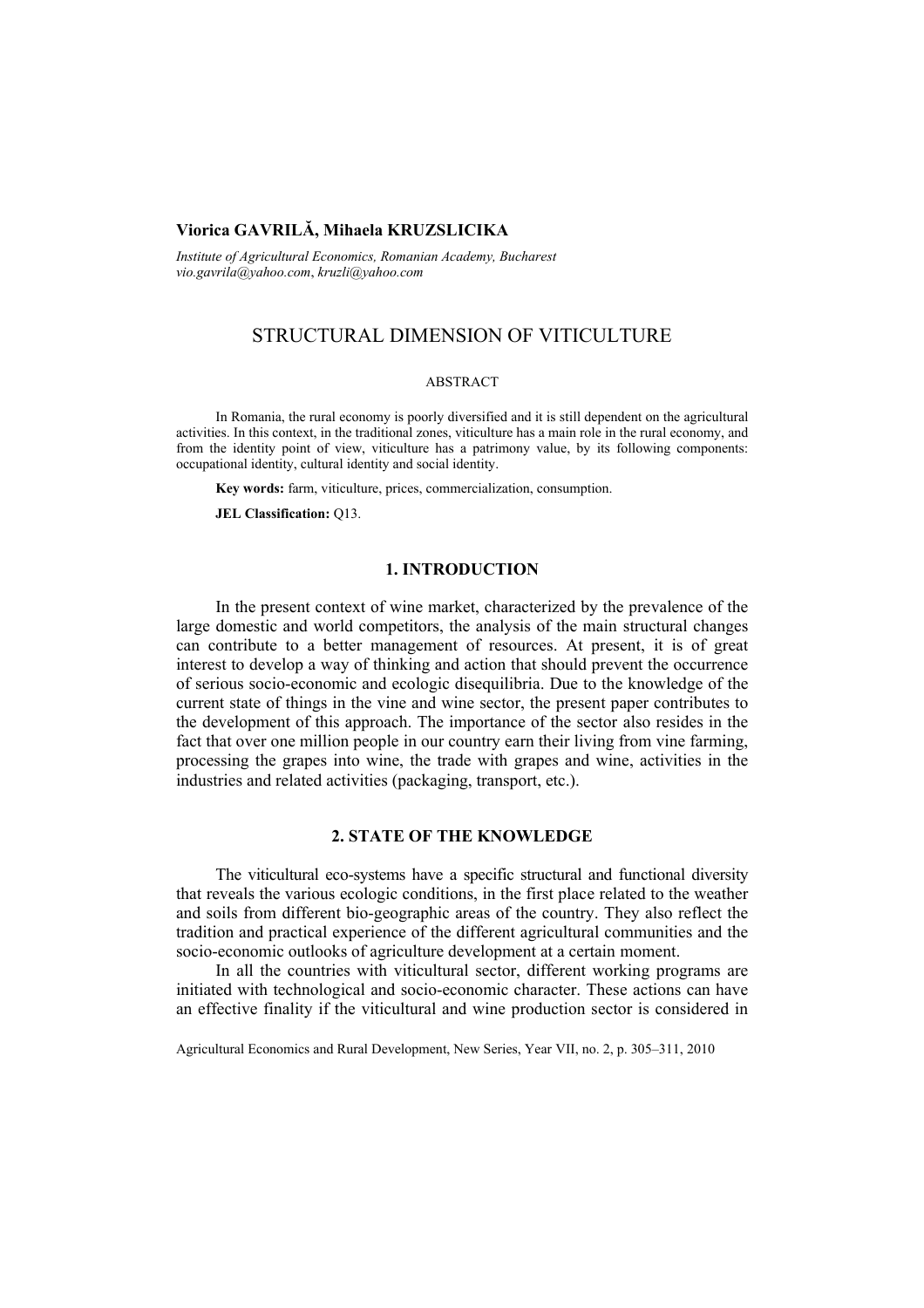all its complexity, with its interior and exterior links, with its specific dependence on the natural conditions and material resources.

## **3. MATERIAL AND METHOD**

The study investigated the relations between the different links in the viticultural and wine production chain. The documentation involved the use of statistical information sources available at national level, and the final stage of the study presupposed the selection and organization of data under an accessible form, as well as the classification, analysis and interpretation of results.

## **4. RESULTS AND DISCUSSIONS**

The economic situation in viticulture experienced a continuous deterioration.

Seen from the point of view of grafted and hybrid vines, the structure of vine plantations has deteriorated throughout the years: in early transition, the grafted vines accounted for 70% and the hybrid vines 30% of the area under vine plantations; since the year 2000, the share is balanced, with over 50% noble vines, yet unsatisfactory from the quality point of view. In the noble vine plantations, the area under table grapes has continuously decreased, to reach only 11% in the year 2008.

From the distribution by size classes of holdings, it results that in the year 2002, 47% of the grafted vines on bearing were found on the large-sized holdings of over 100 ha, while in the year 2007 their share in this size class of holdings diminished to 34.5%.

Under the background of structural changes produced in the period 2002– 2007, the small agricultural holdings decreased in importance, mainly from the point of view of their number. At the same time, a consolidation of holdings in the size class 2–5 hectares can be noticed, by the strong decrease in their number, cumulated with the increase of the average area of holdings in this size class.

95% of the hybrid vines on bearing are found on the holdings up to 10 hectares, distributed as follows: 47% on the holdings up to 2 hectares, 35% on the holdings in the size class 2–5 hectare and 13% on the holdings in the size category 5–10 hectares.

## **4.1. Production structure by types of farms**

The individual holdings have almost 86% of the *total area under vines on bearing* and obtain 83% of the grape production. As regards the *distribution of the area under noble vines by types of holdings*, 72.1% belong to individual holdings, followed by the commercial companies, with 22.8%. *Out of the production of noble grapes*, 71% is obtained on the individual holdings, while 25% in the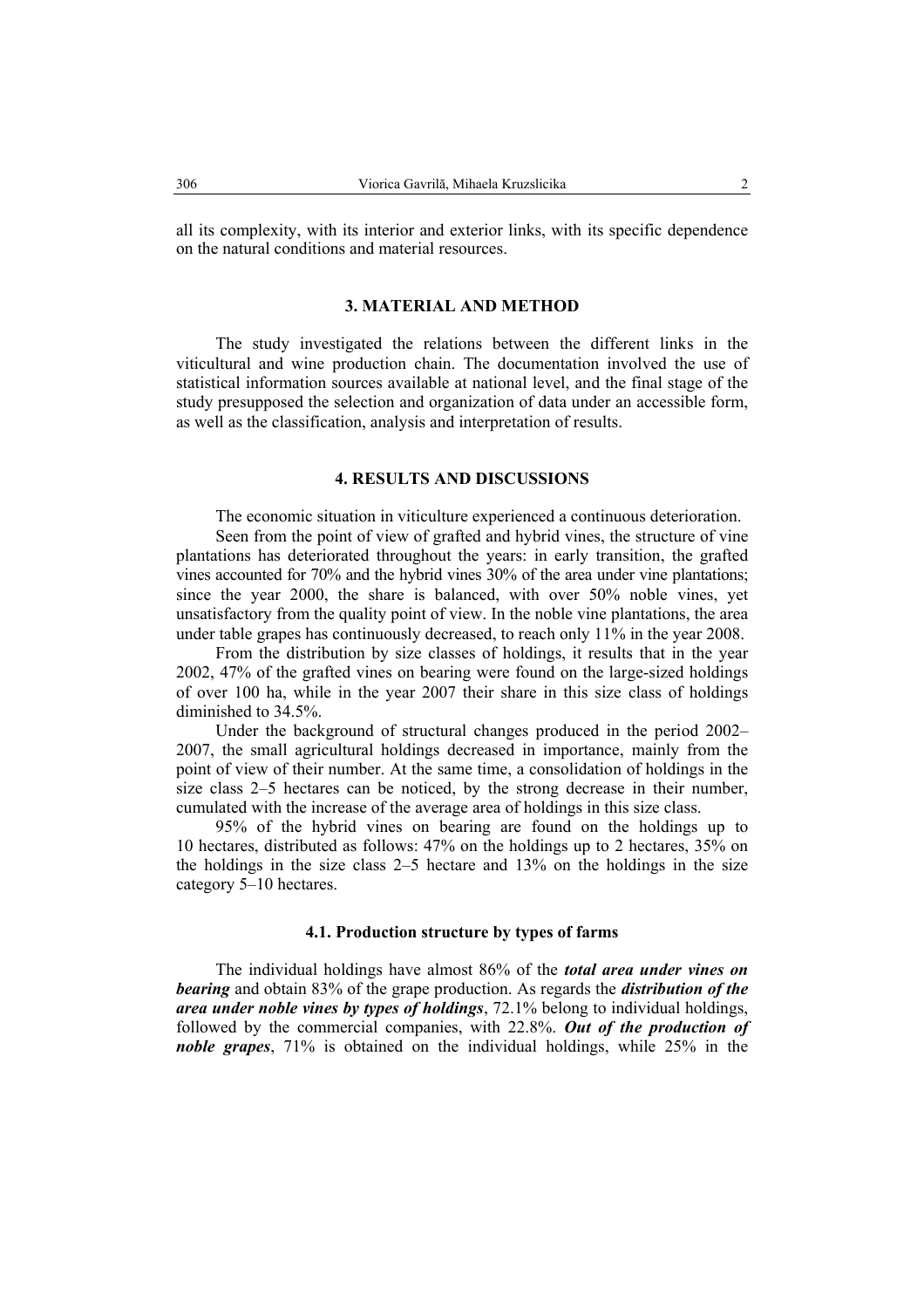commercial companies. The best yields are obtained in the commercial companies, which can be explained by their concern in the renewal of their plantations, in using high quality biologic material, as well as in respecting the cropping technology.

In the case studies that were conducted, the annual maintenance costs of the plantation on bearing, calculated as weighted mean, reached over 8000 RON/ha, higher in the commercial companies that apply all the crop technology links and lower in the agricultural associations and individual holdings (by 40%). In frequent cases, the farmers are trying to reach a balance between costs and the prices on the market, giving up the application of certain modern production technologies by the decrease of industrial inputs application; they also give up crop insurance and filling in the gaps in the plantations. As a result, the production decreases and in case of natural disasters the losses cannot be recovered, with negative impact upon the future activity.

In total costs, a significant share is held by the labour costs, as the vine crop involves manual works, both dry and green, which add to the manual harvesting costs. On the chain there are two main types of primary production use: on the one hand, there are vertically integrated units, which produce the grapes, process them into wine, bottle and sell the wine. These units procure part of the grapes from the producers who do not have the possibility to process their grapes into wine. These are paid in cash and/or in kind. On the other hand, there are non-integrated producers, whose activity consists only in producing wine grapes. They sell their production to wine makers on non-contract basis. As a result, the free game of supply and demand of wine grapes on the market leads to unfavourable prices for farmers, with negative effects upon incomes. Besides these factors, due to the high perishability of the wine grapes, the producers are obliged to sell even at prices below the production cost. The problem of prices is present on the wine grapes market year after year. The farm gate prices are different on the different markets, depending on several factors, mainly on the interest manifested by wine-makers. From the MARD data on the average prices in 2008, it results an extremely large difference between the lowest prices, *i.e.* 0.62 RON/kg in the county Vrancea and 0.88 in Constanta; 0.9 in Prahova; 1.33 in Timis; 1.5 in Mehedinti and Sibiu. In the distribution of value added along the chain, the most favoured units are the vertically integrated units, as these accumulate value added in each link. Part of these units also has a commercialization sector, on the domestic or foreign market, Romania being represented on the world wine market by this type of economic operators.

### **4.2. Wine production**

According to the national statistics, more than 60% of the primary production is processed into wine on people's households, part of the obtained wine going to self-consumption, while the surplus wine is sold on the local markets.

According to market data, the first great players on the Romanian wine market are the following: Murfatlar, Cotnari, Jidvei and Vincon. These are strong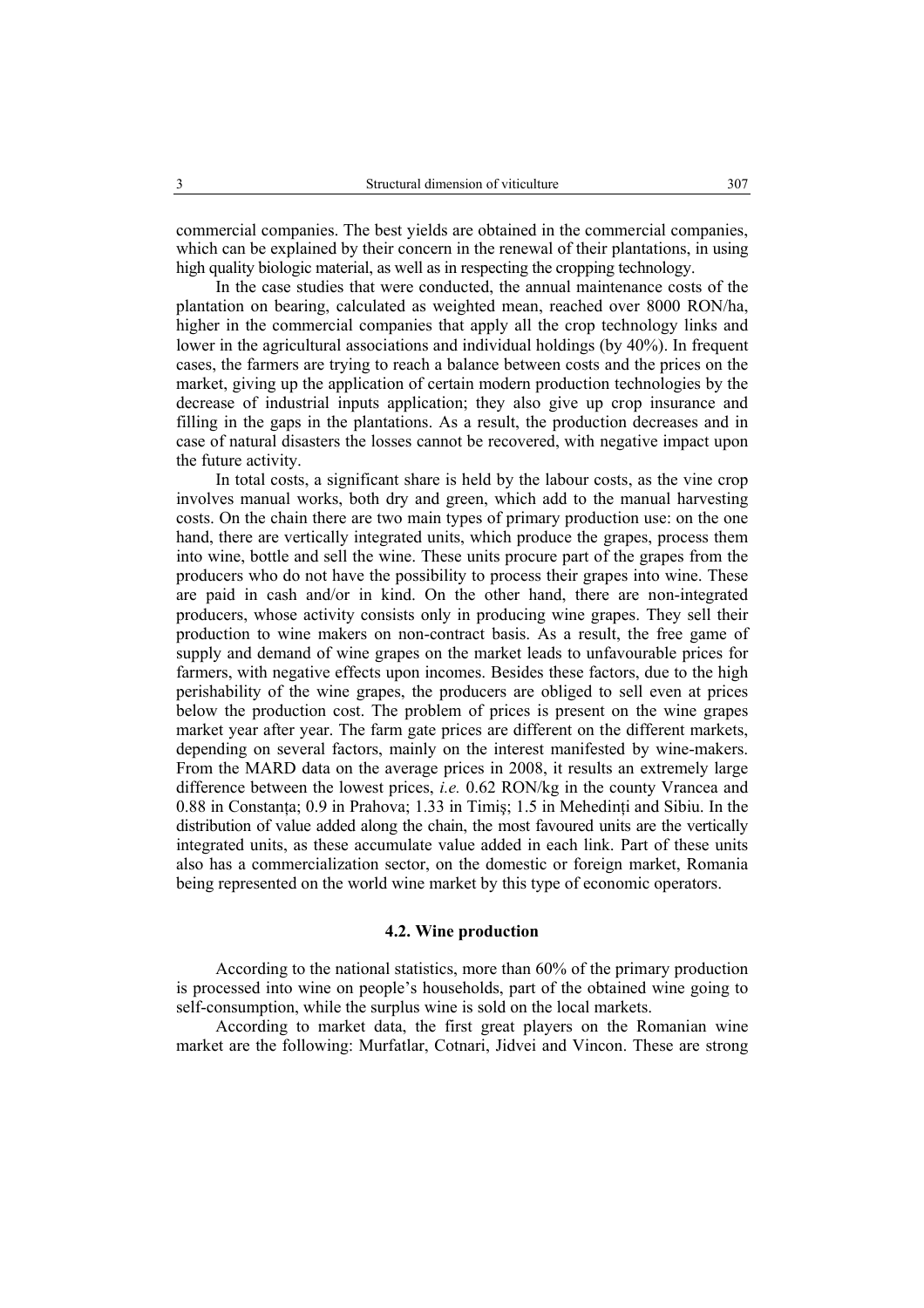companies, focused on quality and investments in plantation restructuring, in modern processing and bottling equipment.

By the year 2002, 86 active enterprises were present on the wine market, and their number increased to 167 by the year 2007. Besides the large companies, the smaller-sized producers also develop their business, supplying quality wines through specialized shops.



*Source:* https://statistici.insse.ro.

Graph 1. Number of active enterprises on the wine market, 2002–2007.

## **4.3. Commercialization**

As it has been already mentioned, the wines obtained on the individual holdings are sold on the local markets. The table wine prices are different according to the wine type: for the white dry and semi-dry wines, the prices range from 3.5 to 5 RON per liter while the prices for the red wines are slightly higher, *i.e.* 4.5–6 RON. The commercialization channels of the wine obtained in vinification installations are represented by wholesalers, supermarkets, mixed shops and specialized stores.

According to a study conducted by the audit and market research company MEMRB IRI, from the point of view of the structure of bottled wine sales, depending on the package capacity, the wines bottled into 0.75 l bottles account for 40% of this market, and 72.2% of the value of sales. At the same time, an increase of sales can be noticed in the segment of wines bottled into 2 l bottles, these representing about 38% of the sold wine quantity.

According to the calculations based upon the statistical data, the consumer price increased by 50% on the average in 2008 compared to 2005. Although a stronger increase can be noticed in the rural consumer price  $(+62%)$ , the urban consumer continues to pay a higher price for the purchased wine, *i.e.* by 36.3% in 2008. This can be explained by the fact that in the rural area the wine is sold on the local market, the prices reflecting the first commercialization stage, and they do not include the transport, storage and bottling costs.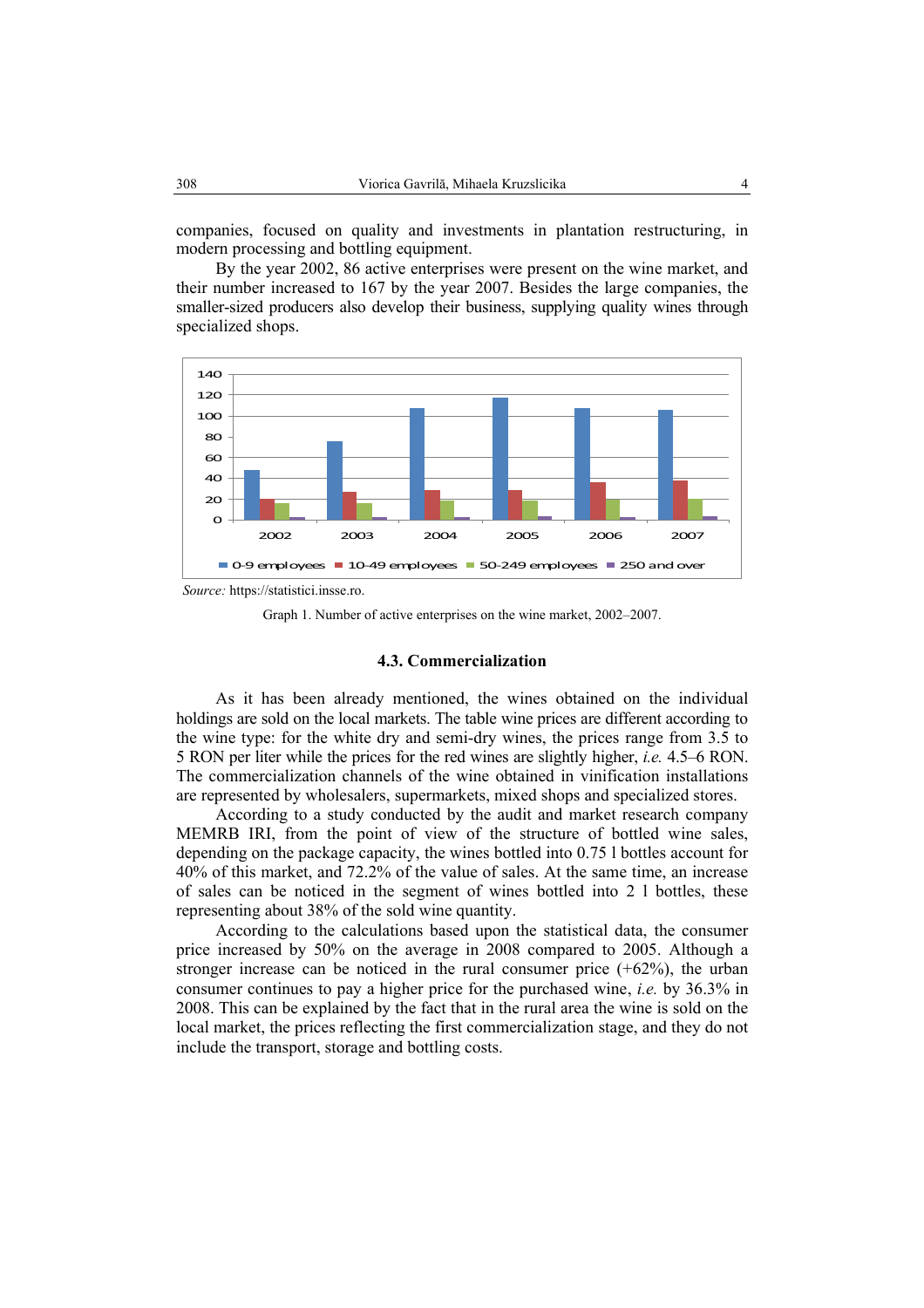### *Table 1*

Average wine consumer price, per total and by residence areas

| <b>Specification</b> | 2005         | 2006                | 2007        | 2008 |
|----------------------|--------------|---------------------|-------------|------|
| Total                | 2.22<br>3.32 | 4.04                | 4.82        | 5.48 |
| Urban                | 3.89         | $\mathbf{z}$<br>4.1 | 50<br>⊿ں. ر | 6.36 |
| Rural                | 2.62         | 3.05                | 3.76        | 4.05 |

*Source*: calculations by https://statistici.insse.ro.

### **4.4. Consumption**

The average consumption of agri-food products and beverages represents the amounts of available foodstuffs for human consumption, regardless of the consumption form (raw or processed), of the supply source (wholesale or retail trade, collective consumption, self-consumption) or of the place of consumption (on household, restaurants, etc.). The level and structure of food consumption represents economic variables that reveal the population's welfare in a certain country, being conditioned both by the agri-food policies and by the general macro-economic framework, as well as by a wide range of other economic, demographic and social factors.

The structure and quality dynamics of the consumption of beverages is revealed by means of the indicator: evolution of the share of expenses for beverages in the cash expenses for food consumption.

This indicator reveals a structural modification of the food consumption expenses: more precisely, the rural consumer's orientation towards mineral and soda water and soft drinks as well as towards the beer consumption. The share of wine expenses remained relatively constant, *i.e.* 0.6–0.8% both in the rural and in the urban area.

| <b>Mineral waters and other</b><br>non-alcoholic beverages | Urban | 2.5 | 2.8 | 3.2 | 3.3 <sub>1</sub> | 3.4 | 3.6 | 4.0 | 3.9 |
|------------------------------------------------------------|-------|-----|-----|-----|------------------|-----|-----|-----|-----|
|                                                            | Rural | 1.9 | 2.1 | 2.2 | 2.5              | 2.8 | 3.1 | 3.5 | 3.3 |
| Wine                                                       | Urban | 0.6 | 0.6 | 0.6 | 0.6              | 0.6 | 0.7 | 0.8 | 0.8 |
|                                                            | Rural | 0.8 | 0.7 | 0.6 | 0.7              | 0.8 | 0.7 | 0.7 | 0.6 |
| <b>Beer</b>                                                | Urban | 1.5 | 1.5 | 1.7 | 1.6              | 1.7 | 1.8 | 1.9 | 1.8 |
|                                                            | Rural | 2.1 | 2.1 | 2.0 | 2.0              | 2.3 | 2.6 | 2.7 | 2.5 |
| Plum brandy and other natural<br>distilled drinks          | Urban | 0.3 | 0.2 | 0.2 | 0.2              | 0.2 | 0.2 | 0.2 | 0.2 |
|                                                            | Rural | 0.9 | 0.8 | 0.8 | 0.6              | 0.7 | 0.8 | 0.6 | 0.6 |

*Table 2*  Share of beverages in the food expenses, by residence areas, %

*Source*: calculations by https://statistici.insse.ro.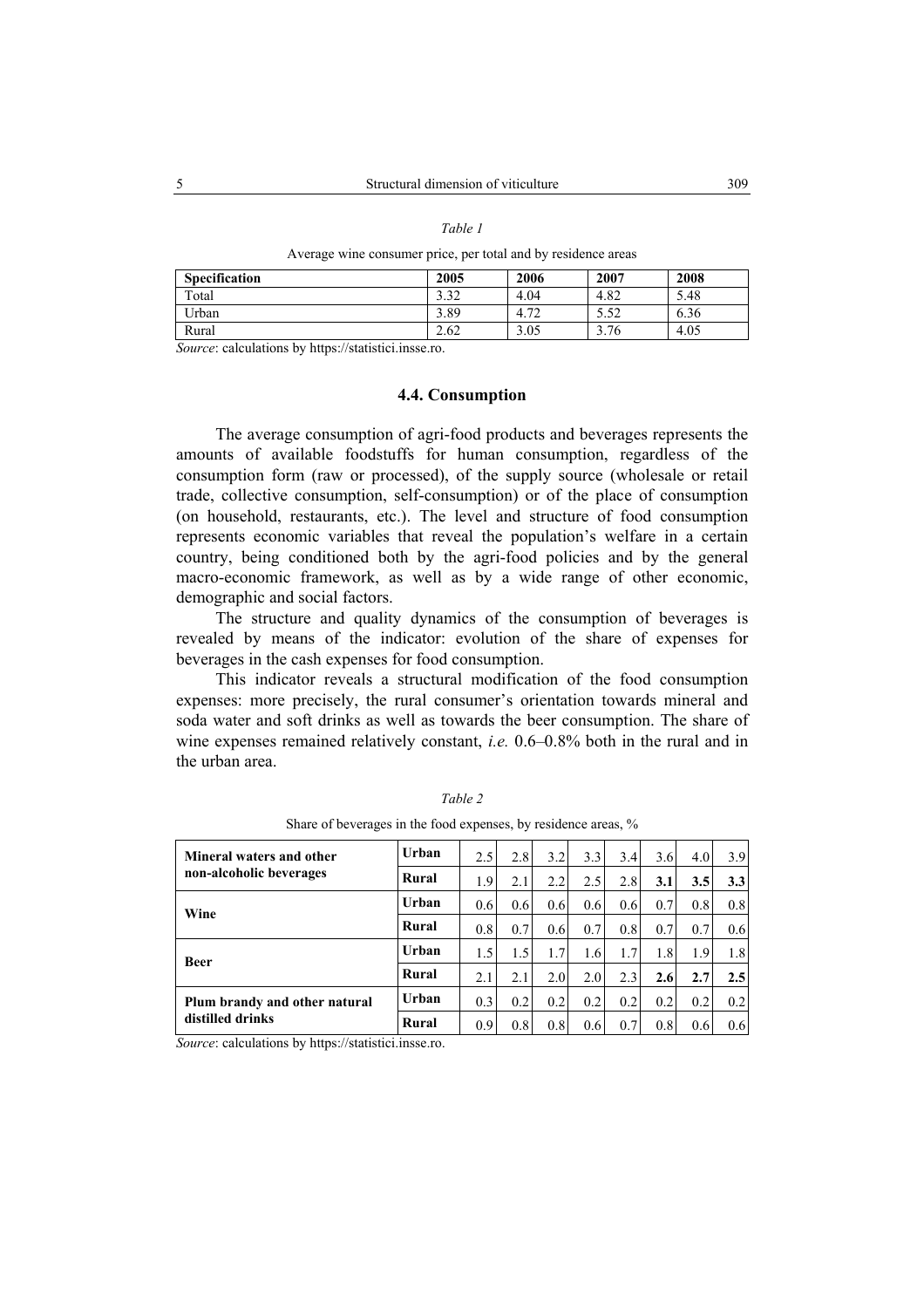

*Source*: https://statistici.insse.ro.

Graph 2. Evolution of the yearly average wine consumption/capita in Romania compared to other beverages, 1990–2007.

The domestic wine consumption/capita is over 20 liters per year (23.4 in 2008). In the rural area, the wine consumption is almost double compared to the urban area; in this case, the wine is mainly obtained from the rural people's own production. However, if we take into consideration the slightly increasing trend of the consumption, we can expect an increase of imports in the years to come. As the next graph reveals, the main competitors of wine are the soft drinks and the beer. The brewing industry, extremely dynamic in investments and active in promotion, determined a spectacular beer consumption increase: consumption increased 2.7 times in ten years (94 l in 2007).



*Source*: processing by https://statistici.insse.ro.

Graph 3. Structure of wine consumption by origin source in 2008.